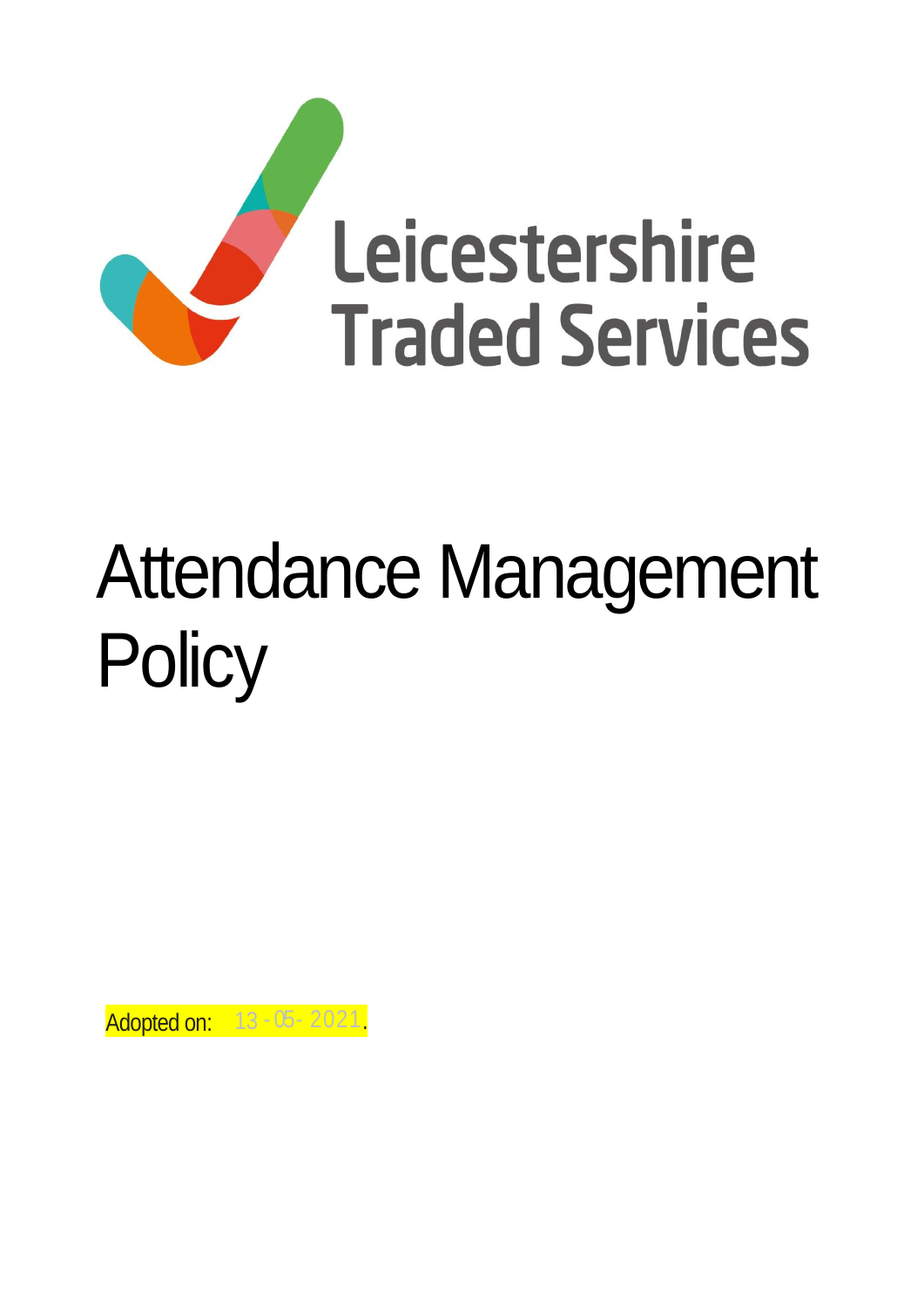**This policy applies to all staff including the Head Teacher/Principal.**

**For Maintained Schools: The Local Authority has the right to be represented at any hearings and this will normally be a member of the LTS HR team acting in an advisory capacity. The panel must consider any advice offered by the Local Authority when making their decision. The school must notify both the employee and the LA of their decision where any dismissal takes place.** 

**This policy does not form part of employees' terms and conditions of employment and therefore may be subject to change at the discretion of the Trust/Governing Body.** 

**For the purposes of this policy the Head Teacher/Principal will be referred to as 'Head Teacher' and school/academy will be referred to as 'school'.**

#### **1. Purpose**

- 1.1 The purpose of this policy is to provide a supportive framework to assist employees to improve and maintain the required level of attendance expected where a shortfall in attendance has been identified. Where a satisfactory level of attendance is not achieved this document outlines the process that will be followed to ensure that employees continue to be supported to make the necessary improvements before dismissal is considered.
- 1.2 The school recognises the importance of managing attendance in a fair and consistent manner.
- 1.3 All absences will be consistently reported, recorded, monitored and analysed on an ongoing basis across the school in order to identify problems, review individual cases and decide upon any appropriate action.

### **2. Application of the Policy**

- 2.1 The attendance of all staff will be managed by either the Head Teacher or another person in a management role/with management responsibility within the school.
- 2.2 If the Head Teacher's attendance is being managed in line with this policy, the Chair of Governors will be responsible for overseeing the application of this policy.
- 2.3 Where an employee makes satisfactory improvement in their attendance, they will be expected to maintain this improvement. Where the improvement is not sustained, the attendance process will recommence at the stage where the employee was being managed previously, e.g. an employee, who was advised at the Review meeting that they had achieved a satisfactory level of attendance, who subsequently goes off sick again within the following 12 months would return to the Review Meeting stage.

#### **3. Employees Obligations**

3.1 Employees are expected to: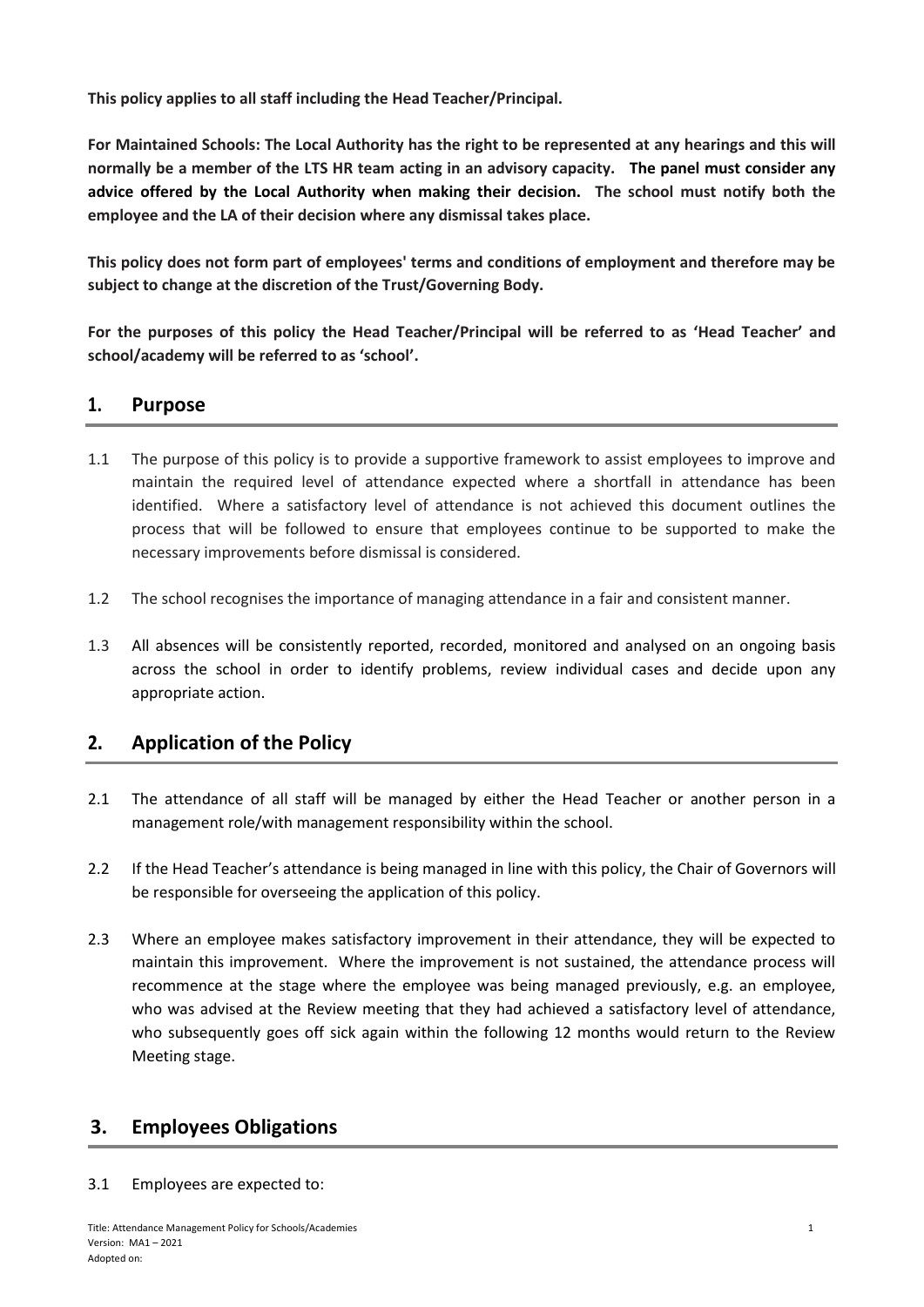- **Comply with the school's sickness notification procedure (at Section 4.1),**
- Maintain regular communication with the school: a mutually convenient time for contact between the school and employee will be agreed from the outset of the absence,
- Keep the school informed of any significant developments affecting their condition/situation,
- Attend medical appointments and ensure that medical advice is followed,
- **Engage with the schools Occupational Health Service, where requested, to allow the school to** consider any necessary support required to facilitate a return to work.

## **4. Reporting Sickness Absence**

4.1 It is essential that employees follow the correct procedure for reporting absences:

**If staff are unable to come to work, either through illness or for another reason, they must notify the headteacher by contacting 07713 156829, by 7.20am (or the evening before if this is appropriate). If there is a 'last minute' illness, please telephone the school from 7.45am. Absentees are requested to telephone school between 2.45pm and 3.00pm each day to indicate the situation for the following day and to advise if further absence is likely.** 

- 4.2 Once an employee has notified the school of their absence, arrangements to ensure regular contact is maintained between the employee and Manager should be put in place. **It is essential that arrangements regarding contact are made to ensure the employee is supported during their absence.**
- 4.3 Employees who are absent for:
	- Less than 7 calendar days must complete a self-certification for their absence,
	- 7 calendar days or more must provide a valid Fit Note from their GP/Consultant.

### **5. Employees with Additional Considerations**

- 5.1 Consideration will be given as to whether an employee's level of attendance is due to a physical or mental disability or is pregnancy related and if so what reasonable adjustments may be needed to assist the employee to reach the required level of attendance. If an underlying disability is suspected, an Occupational Health referral is usually required, and advice sought regarding reasonable adjustments. The Manager may seek further advice from the school's HR Adviser in such circumstances.
- 5.2 Absences relating to pregnancy will be kept separate from sickness absence records.

### **6. Return to Work Meetings**

6.1 Where possible, return to work meetings will take place on the employee's first day back to work, regardless of the length of the absence. In many cases the meeting may be as brief as a quick chat to ensure that the employee is fit to return to work, to welcome them back to work and update them on any school news/new developments in school.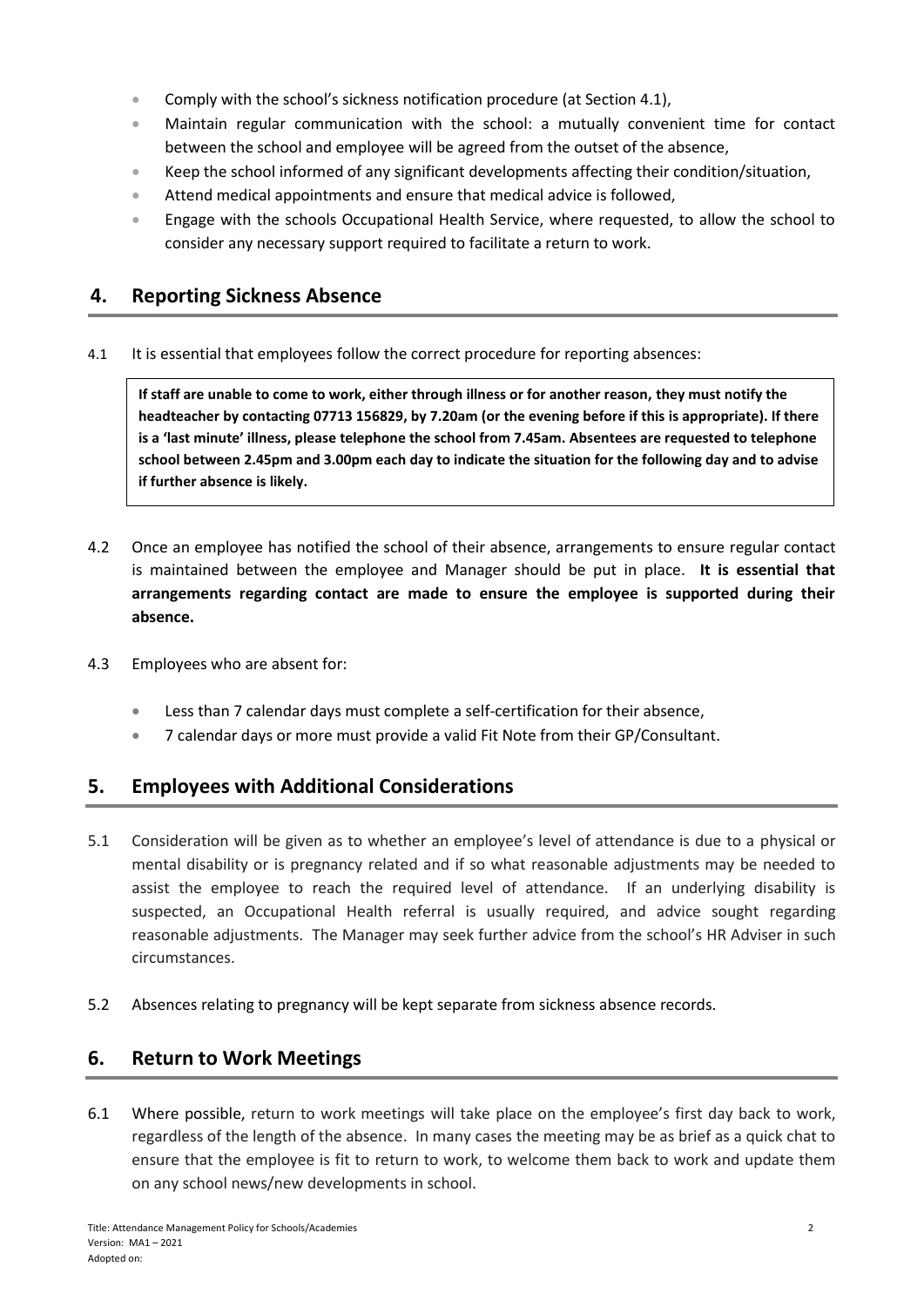- 6.2 If the employee's manager is absent at this time, responsibility for carrying out the return to work meeting will be passed to another manager.
- 6.3 The self-certification form/return to work form should be completed as soon as possible on an employee's return to work.
- 6.4 Where concerns regarding an employee's attendance continue, discussions should take place as to how the employee may be supported to reduce their level of absence.
- 6.5 As the return to work meeting is part of day to day management, the employee does not have the right to be accompanied.

### **7. Support Mechanisms**

- 7.1 At any appropriate time when attendance issues have been identified, it may be appropriate to explore some, or all, of the support options below with the employee (this list is not exhaustive):
	- a) Referral to Occupational Health to seek medical advice and opinion,
	- b) Fit for Work Scheme, providing resources and information for employees & employers (available on: www[.fitforwork.org/](https://fitforwork.org/) or via 0800 032 6235),
	- c) Therapeutic Return to Work to assist the employee to return to work on a planned and phased basis, usually following a medical recommendation,
	- d) Reduction in Hours on a temporary or permanent basis to assist the employee to return to work. Such arrangements must be mutually accommodated and agreed. The employee's contract of employment will then be changed accordingly,
	- e) Ill Health Retirement may be an option but in the first instance requires an Occupational Health referral.

### **8. Short and Long-Term Absence**

- 8.1 Frequent short-term absence may be attributable to minor ailments and in many cases are unconnected however exploration of whether they are linked to an underlying illness is important.
- 8.2 Long-term absence, usually identified as period of absence of 4 weeks or more, can normally be distinguished from short term absence in that it tends to be continuous and can usually be traced to an underlying medical condition.

### **9. Day to Day Management**

- 9.1 An effective absence management strategy requires consistent day to day line management and support of employees who are absent from work or whose attendance levels fall below the expectations of the school.
- 9.2 Where there are concerns regarding an employee's attendance, the manager will hold welfare meeting(s) with the individual to: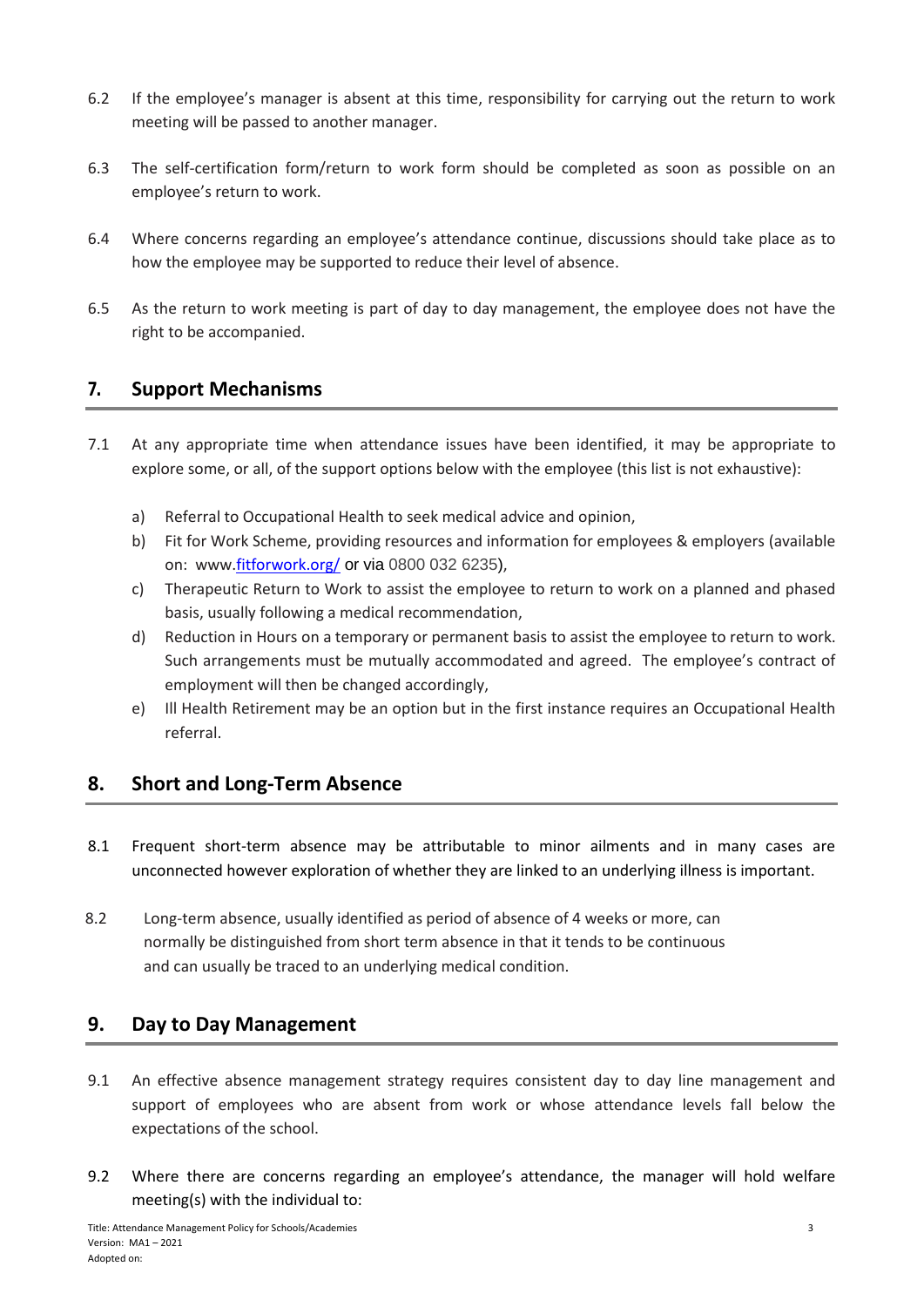- Raise their concerns with the employee,
- Agree a course of action and a reasonable period of review with the employee (suggest between 4 to 8 weeks),
- Ensure regular contact is maintained with the employee to address any issues that arise and ensure that any agreed actions remain relevant and up to date,
- Retain a record of all discussions held and support offered,
- Advise the employee that failure to achieve the necessary levels in attendance by the end of the review period may lead to formal processes being adopted,
- Encourage the employee to seek advice and guidance from their Trade Union Representative.
- 9.3 At the end of the review period the Manager will discuss with the employee whether the targets for improvement have been achieved. Where progress is made, no further action will be required, however, employees will be informed that failure to maintain the level of attendance may result in the employee being managed under the formal stages of this policy.
- 9.4 Where a satisfactory improvement in attendance is not achieved, it may be necessary to manage the employee under the formal stages of this policy, see section 12

# **10. Fast Track to Attendance Hearing – Long Term Absence**

10.1 There will be occasions where medical reports indicate that a return to work is not possible within a reasonable timescale or, an employee has a terminal illness. In these circumstances the school will ensure that all avenues of support, including ill health retirement and redeployment have been exhausted. If this can be demonstrated, the formal procedures will commence at the Attendance Hearing stage.

### **11. Attendance Management Meeting**

- 11.1 Where there are continuing concerns regarding an employee's attendance, a formal meeting will be arranged. A minimum of 10 working days' notice will be given for this meeting.
- 11.2 As this is a formal meeting, the employee has the right to be accompanied by a work colleague or trade union representative.
- 11.3 At this meeting, the Manager, employee and their representative will:
	- a. Discuss the employees on going absence and reasons for this,
	- b. Discuss what support has been put in place to date and whether additional support is required,
	- c. Agree a formal improvement plan outlining the level of improvement required and a reasonable timescale for achievement (this is the review period),
	- d. The Manager will advise that failure to improve their level of attendance within the agreed timescale could result in a final warning being issued at the end of the review period.
- 11.4 A date for the Review Meeting should be agreed which will be held at the end of the agreed review period.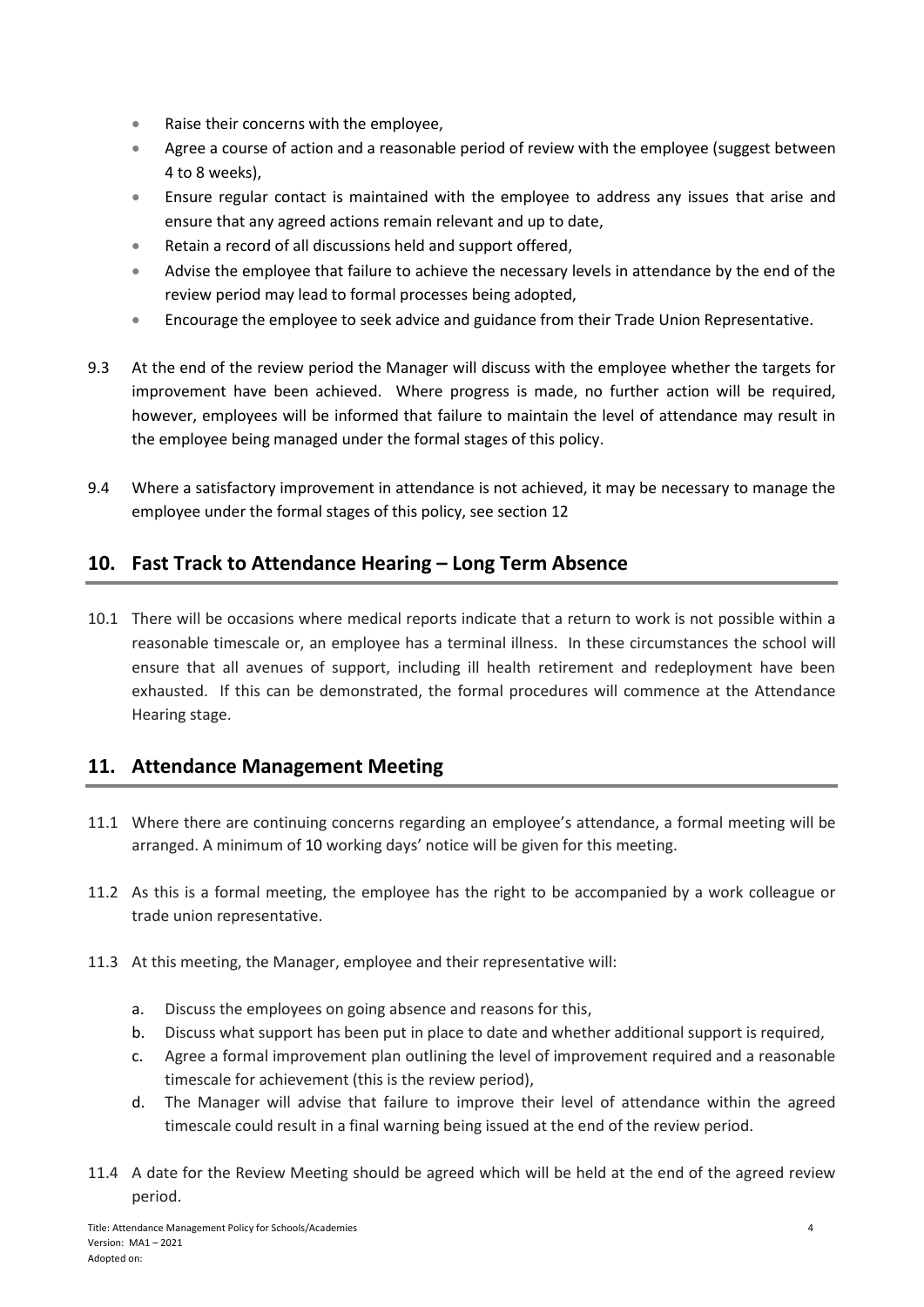11.5 The employee will receive written confirmation of the outcome of the meeting.

# **12. Review Meeting**

- 12.1 At the end of the review period the employee will be invited to a Review Meeting. A minimum of 10 working days' notice will be given for this meeting. The employee will have the right to be accompanied by a work colleague or trade union representative. Both the person conducting the meeting and the employee will have an opportunity to present evidence to support their position.
- 12.2 The potential outcomes of the meeting are:
	- a) The employee has made sufficient improvement; the attendance procedure may cease and day to day management/monitoring will recommence. Employees should be informed that if the improvement is not sustained for a period of 12 months the process may recommence at the Review Meeting stage of this policy,
	- b) If some progress has been made and it is considered that targets for improvement are achievable within a short timeframe, it may be appropriate to extend the review period. For most cases, it will be appropriate to extend the review period just once after which a further Review meeting will take place to review the employee's progress,
	- c) If no, or insufficient, improvement has been made, the employee will:
		- Receive **a final written warning** which will remain on their file for 12 months,
		- Be informed in writing of the details of the Final Written Warning,
		- Be advised of their right to appeal against the warning,
		- Be informed that failure to achieve the required level of attendance by the next review may lead to an attendance hearing where the employee may be dismissed,
		- Receive the revised formal improvement plan with the outcome letter, detailing the level of improvement required, timescale for improvement and additional support mechanisms identified to assist the employee to return to work.
- 12.3 A date for a Final Review Meeting should be agreed. This will be held at the end of the agreed review period.

### **13. Final Review Meeting**

- 13.1 At the end of the review period, the employee will be invited to a Final Review Meeting. A minimum of 10 working days' notice will be given for this meeting and the employee will be informed of their right to be accompanied. Both the person conducting the meeting and the employee will have an opportunity to present evidence to support their position.
- 13.2 The potential outcomes of the meeting are:
	- a) The employee has made sufficient improvement and the attendance procedure may cease and the day to day management of their attendance will recommence. However, if the improvement is not sustained for a period of 12 months the process may recommence at the